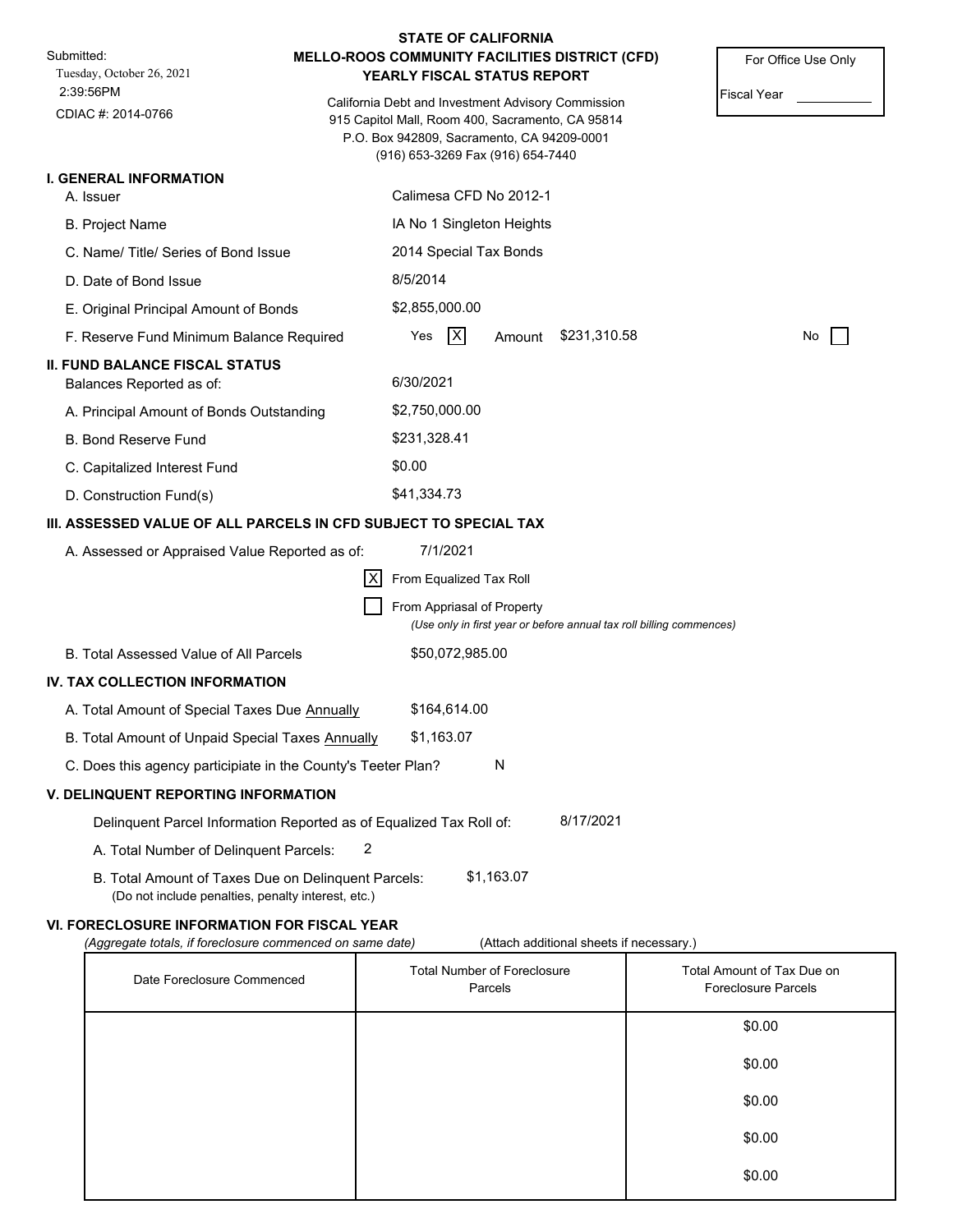Submitted: 2:44:46PM Tuesday, October 26, 2021 CDIAC #: 2017-1064

## **STATE OF CALIFORNIA MELLO-ROOS COMMUNITY FACILITIES DISTRICT (CFD) YEARLY FISCAL STATUS REPORT**

California Debt and Investment Advisory Commission 915 Capitol Mall, Room 400, Sacramento, CA 95814 P.O. Box 942809, Sacramento, CA 94209-0001 (916) 653-3269 Fax (916) 654-7440

For Office Use Only

Fiscal Year

## **VII. ISSUE RETIRED**

This issue is retired and no longer subject to the Yearly Fiscal Status report filing requirements. (Indicate reason for retirement)

| Matured |  | <b>Redeemed Entirely</b> |  | Other |  |  |
|---------|--|--------------------------|--|-------|--|--|
|---------|--|--------------------------|--|-------|--|--|

If Matured, indicate final maturity date:

If Redeemed Entirely, state refunding bond title & CDIAC #:

and redemption date:

If Other:

and date:

## **VIII. NAME OF PARTY COMPLETING THIS FORM**

| Name                | Lyn Gruber                     |                |            |
|---------------------|--------------------------------|----------------|------------|
| Title               | City Manager/Finance Director  |                |            |
| Firm/ Agency        | Koppel & Gruber Public Finance |                |            |
| Address             | 334 VIA VERA CRUZ 256          |                |            |
| City/ State/ Zip    | SAN MARCOS, CA 92078           |                |            |
| <b>Phone Number</b> | (760) 510-0290                 | Date of Report | 10/26/2021 |
| E-Mail              | bjohnson@cityofcalimesa.net    |                |            |

#### **IX. ADDITIONAL COMMENTS:**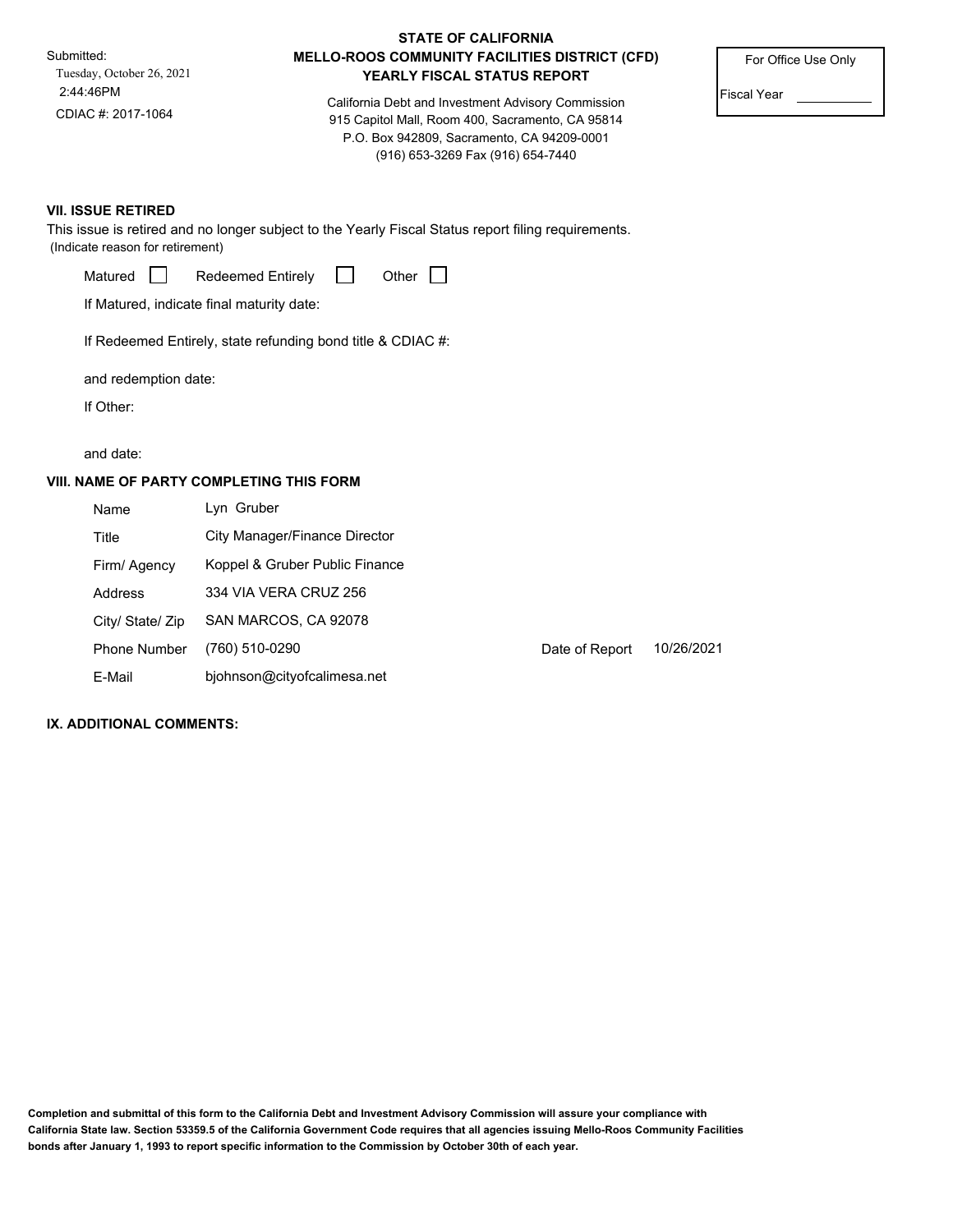| Submitted:<br>Tuesday, October 26, 2021                                                                   | MELLO-ROOS COMMUNITY FACILITIES DISTRICT (CFD)<br>For Office Use Only<br>YEARLY FISCAL STATUS REPORT                                                                                                            |
|-----------------------------------------------------------------------------------------------------------|-----------------------------------------------------------------------------------------------------------------------------------------------------------------------------------------------------------------|
| 2:44:46PM<br>CDIAC #: 2017-1064                                                                           | <b>Fiscal Year</b><br>California Debt and Investment Advisory Commission<br>915 Capitol Mall, Room 400, Sacramento, CA 95814<br>P.O. Box 942809, Sacramento, CA 94209-0001<br>(916) 653-3269 Fax (916) 654-7440 |
| <b>I. GENERAL INFORMATION</b>                                                                             |                                                                                                                                                                                                                 |
| A. Issuer                                                                                                 | Calimesa CFD No 2012-1                                                                                                                                                                                          |
| <b>B. Project Name</b>                                                                                    | IA No 2 Singleton Heights                                                                                                                                                                                       |
| C. Name/Title/Series of Bond Issue                                                                        | 2017 Special Tax Bonds                                                                                                                                                                                          |
| D. Date of Bond Issue                                                                                     | 5/4/2017                                                                                                                                                                                                        |
| E. Original Principal Amount of Bonds                                                                     | \$4,205,000.00                                                                                                                                                                                                  |
| F. Reserve Fund Minimum Balance Required                                                                  | $\mathsf{X}$<br>\$327,293.58<br>Yes<br>Amount<br>No                                                                                                                                                             |
| <b>II. FUND BALANCE FISCAL STATUS</b><br>Balances Reported as of:                                         | 6/30/2021                                                                                                                                                                                                       |
| A. Principal Amount of Bonds Outstanding                                                                  | \$4,115,000.00                                                                                                                                                                                                  |
| <b>B. Bond Reserve Fund</b>                                                                               | \$327,299.58                                                                                                                                                                                                    |
| C. Capitalized Interest Fund                                                                              | \$0.00                                                                                                                                                                                                          |
| D. Construction Fund(s)                                                                                   | \$0.00                                                                                                                                                                                                          |
|                                                                                                           | III. ASSESSED VALUE OF ALL PARCELS IN CFD SUBJECT TO SPECIAL TAX                                                                                                                                                |
| A. Assessed or Appraised Value Reported as of:                                                            | 7/1/2021                                                                                                                                                                                                        |
|                                                                                                           | IXI<br>From Equalized Tax Roll                                                                                                                                                                                  |
|                                                                                                           | From Appriasal of Property<br>(Use only in first year or before annual tax roll billing commences)                                                                                                              |
| B. Total Assessed Value of All Parcels                                                                    | \$64,273,040.00                                                                                                                                                                                                 |
| IV. TAX COLLECTION INFORMATION                                                                            |                                                                                                                                                                                                                 |
| A. Total Amount of Special Taxes Due Annually                                                             | \$222,523.88                                                                                                                                                                                                    |
| B. Total Amount of Unpaid Special Taxes Annually                                                          | \$4,771.64                                                                                                                                                                                                      |
| C. Does this agency participiate in the County's Teeter Plan?                                             | N                                                                                                                                                                                                               |
| <b>V. DELINQUENT REPORTING INFORMATION</b>                                                                |                                                                                                                                                                                                                 |
|                                                                                                           | 8/17/2021<br>Delinquent Parcel Information Reported as of Equalized Tax Roll of:                                                                                                                                |
| A. Total Number of Delinquent Parcels:                                                                    | 4                                                                                                                                                                                                               |
| B. Total Amount of Taxes Due on Delinquent Parcels:<br>(Do not include penalties, penalty interest, etc.) | \$6,690.92                                                                                                                                                                                                      |

# **VI. FORECLOSURE INFORMATION FOR FISCAL YEAR**

*(Aggregate totals, if foreclosure commenced on same date)* (Attach additional sheets if necessary.)

| Date Foreclosure Commenced | <b>Total Number of Foreclosure</b><br>Parcels | Total Amount of Tax Due on<br><b>Foreclosure Parcels</b> |
|----------------------------|-----------------------------------------------|----------------------------------------------------------|
|                            |                                               | \$0.00                                                   |
|                            |                                               | \$0.00                                                   |
|                            |                                               | \$0.00                                                   |
|                            |                                               | \$0.00                                                   |
|                            |                                               | \$0.00                                                   |